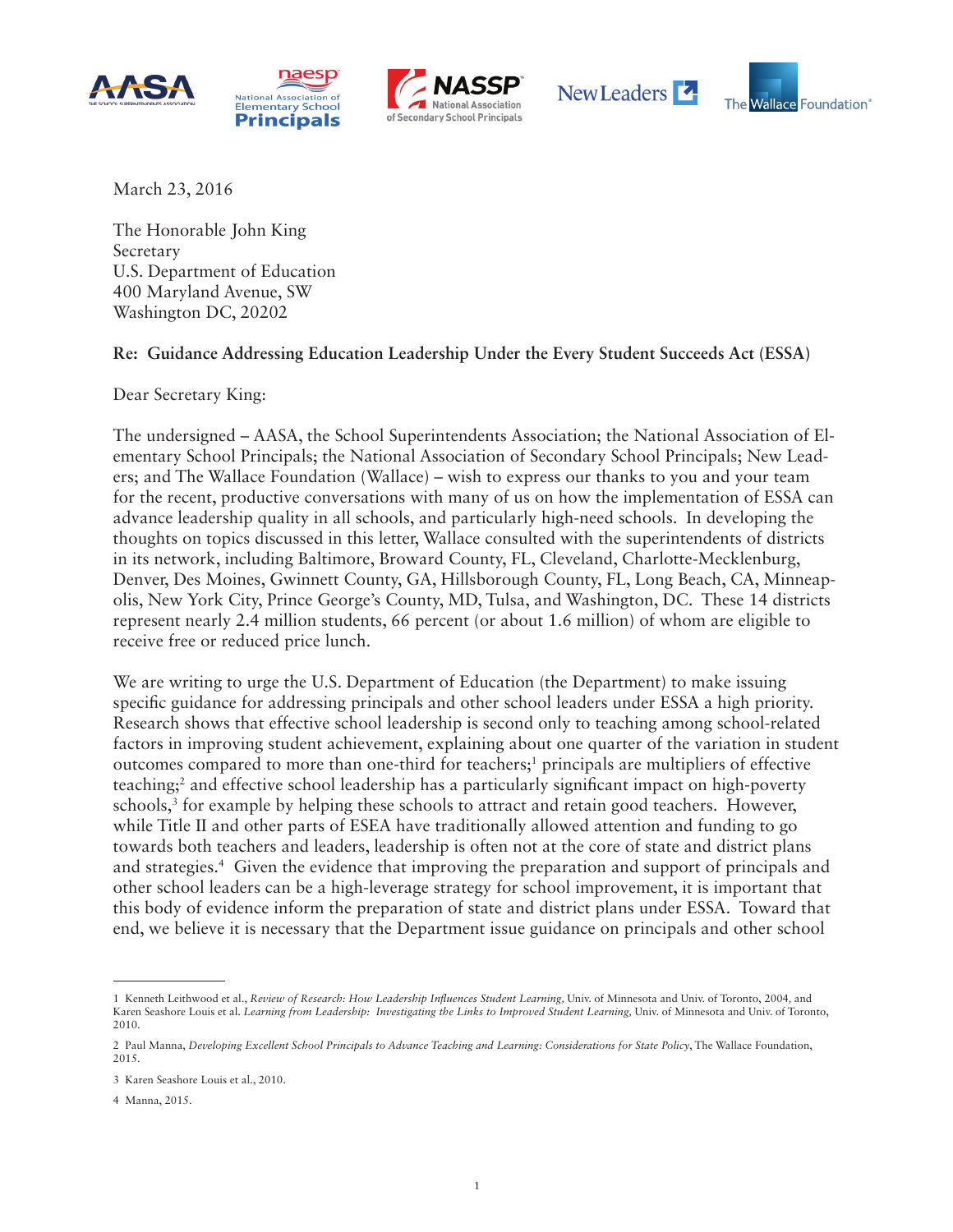leaders separate from guidance on preparing and supporting teachers, in order to call attention to the flexibility states and districts have under ESSA in making leadership a priority, if they so choose. Indeed, we believe leadership is an essential ingredient in enabling states and districts to be able to implement all aspects of ESSA effectively.

In the last 15 years, Wallace and others have published a great deal of high quality research and field experience reports addressing the role of principals and other school leaders in contributing to improved education for disadvantaged students. This evidence was not available when ESEA was last re-authorized. Within the next year, Wallace plans to publish additional research, including an analysis by RAND of the existing evidence on principals and other school leaders that meets the criteria for tiers of evidence in ESSA. The attached appendix summarizes both currently available and forthcoming reports.

Specifically, this separate guidance should:

- **• Provide clarity and information on the evidence base and make clear the opportunity for states and districts to create school improvement plans and strategies that strengthen leadership,**  based on the evidence;
- Encourage and provide support to states and districts to explicitly outline their plans to de**velop and support effective principals and other school leaders,** particularly through consolidated state and local ESSA plans and school improvement plans (e.g., setting high standards for what leaders need to know and be able to do; offering high quality preparation programs for aspiring principals; hiring to get the best "fit and match" for each school; and supporting principals through one-on-one coaching and ongoing professional development, such as how to lead learning communities and work collaboratively with teachers to develop lessons for disadvantaged students);
- Make clear the express authority to use funds for principals and other school leaders through:
	- Formula programs (e.g., Title I school improvement 7% set-aside, Title II including setasides for state efforts to improve teacher and leader quality);
	- Competitive programs (e.g., the Teacher and School Leader Incentive Fund, the School Leader Recruitment and Support fund, the Supporting Effective Educator Development fund, and the Education Innovation and Research fund); and
	- The new express authority for states to set aside 3% of Title II funds for activities focused on leadership.
- Make clear the express authority to include principal supervisors as an allowable use of Title II **funds,** where those supervisors are specifically focused on fostering instructional leadership in school buildings based on widely accepted standards (e.g., districts are finding it important to transform the role of the principal supervisors away from "compliance" and toward mentoring principals on matters of how to improve instruction; and principals themselves responded to an independent survey saying that their supervisors led them to make changes in their work<sup>5</sup>); and

<sup>5</sup> Leslie M. Anderson and Brenda J. Turnbull, *Building a Stronger Principalship, Vol. 4: Evaluating and Supporting Principals*, Policy Studies Associates Inc., 2016.